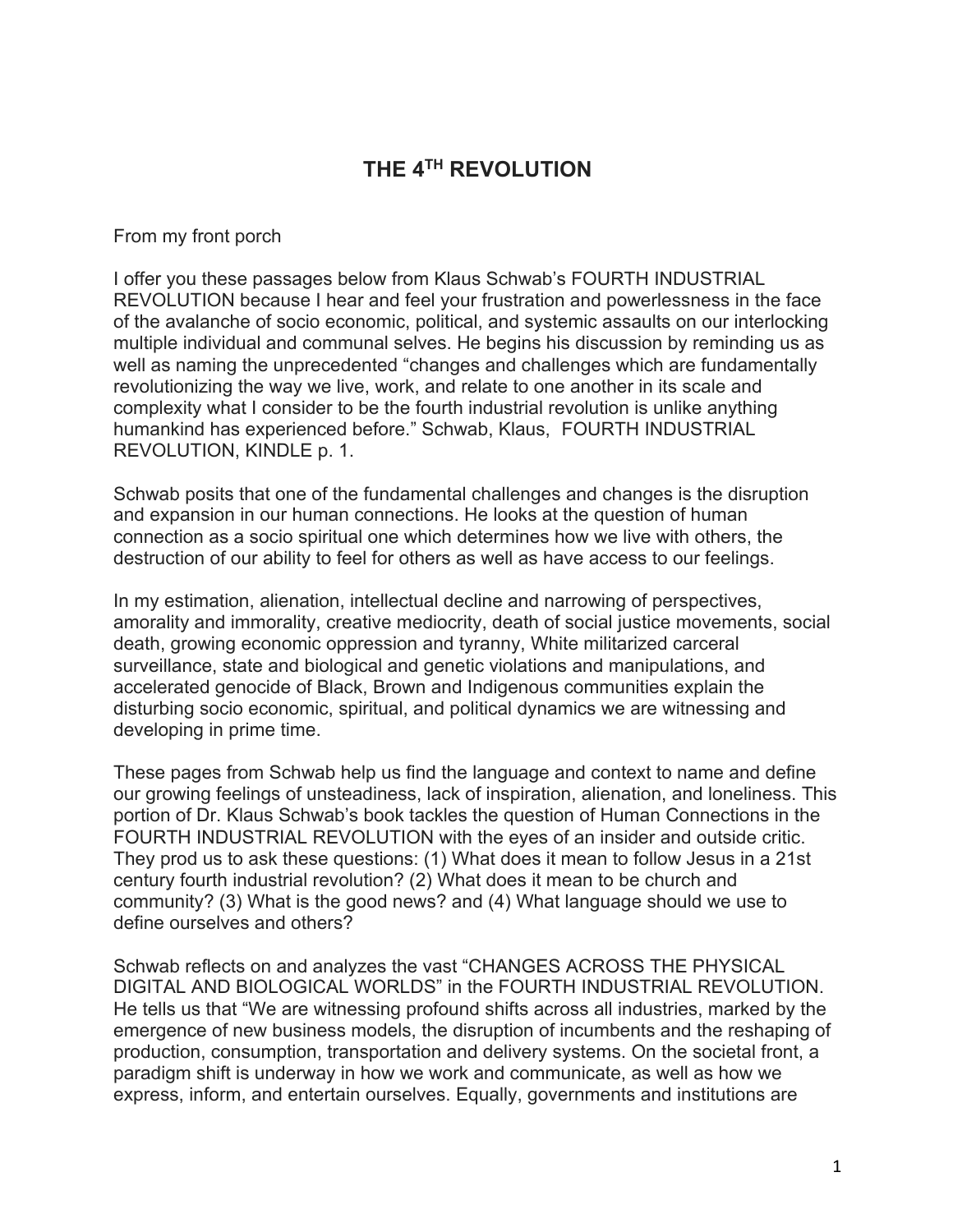being reshaped, as are systems of education, healthcare, and transportation among many others. New ways of using technology to change behavior and our systems of production and consumption also offer the potential for supporting the regeneration and preservation of natural environments, rather than creating hidden costs in the form of externalities. The changes are historic in terms of their size, speed, and scope." KINDLE, p.1

#### SCHWAB'S DEFINITION AND SCOPE OF THE FOURTH INDUSTRIAL REVOLUTION

"The fourth industrial revolution, however, is not only about smart and connected machines and systems. Its scope is much wider. Occurring simultaneously are waves of further breakthroughs in areas ranging from gene sequencing to nanotechnology, from renewables to quantum computing. It is the fusion of these technologies and their interaction across the physical, digital, and biological domains that make the fourth industrial revolution fundamentally different from previous revolutions. In this revolution, emerging technologies and broad-based innovation are diffusing much faster and more widely than in previous ones, which continue to unfold in some parts of the world. This second industrial revolution has yet to be fully experienced by 17% of world, as nearly 1.3 billion people still lack access to electricity. This is also true for the third industrial revolution, with more than half of the world's population, 4 billion people, most of whom live in the developing world, lacking internet access. The spindle (the hallmark of the first industrial revolution) took almost 120 years to spread outside of Europe. By contrast, the internet permeated across the globe in less than a decade. Still valid today is the lesson from the first industrial revolution—that the extent to which society embraces technological innovation is a major determinant of progress. The government and public institutions, as well as the private sector, need to do their part, but it is also essential that citizens see the long-term benefits." KINDLE, p7.

#### HUMAN CONNECTIONS

"As the ethical questions raised above suggest, the more digital and high-tech the world becomes, the greater the need to still feel the human touch, nurtured by close relationships and social connections. There are growing concerns that, as the fourth industrial revolution deepens our individual and collective relationships with technology, it may negatively affect our social skills and ability to empathize. We see this already happening. A 2010 study by a research team at the University of Michigan found a 40% decline in empathy among college students today (as compared with their counterparts 20 or 30 years ago), with most of this decline coming after 2000**.** According to MIT's Sherry Turkle, 44% of teenagers never unplug, even while playing sports or having a meal with family or friends. With face-to-face conversations crowded out by online interactions, there are fears that an entire generation of young people consumed by social media is struggling to listen, make eye contact or read body language. Our relationship with our mobile technologies is a case in point."

"The fact that we are always connected may deprive us of one of our most important assets: the time to pause, reflect and engage in a substantive conversation neither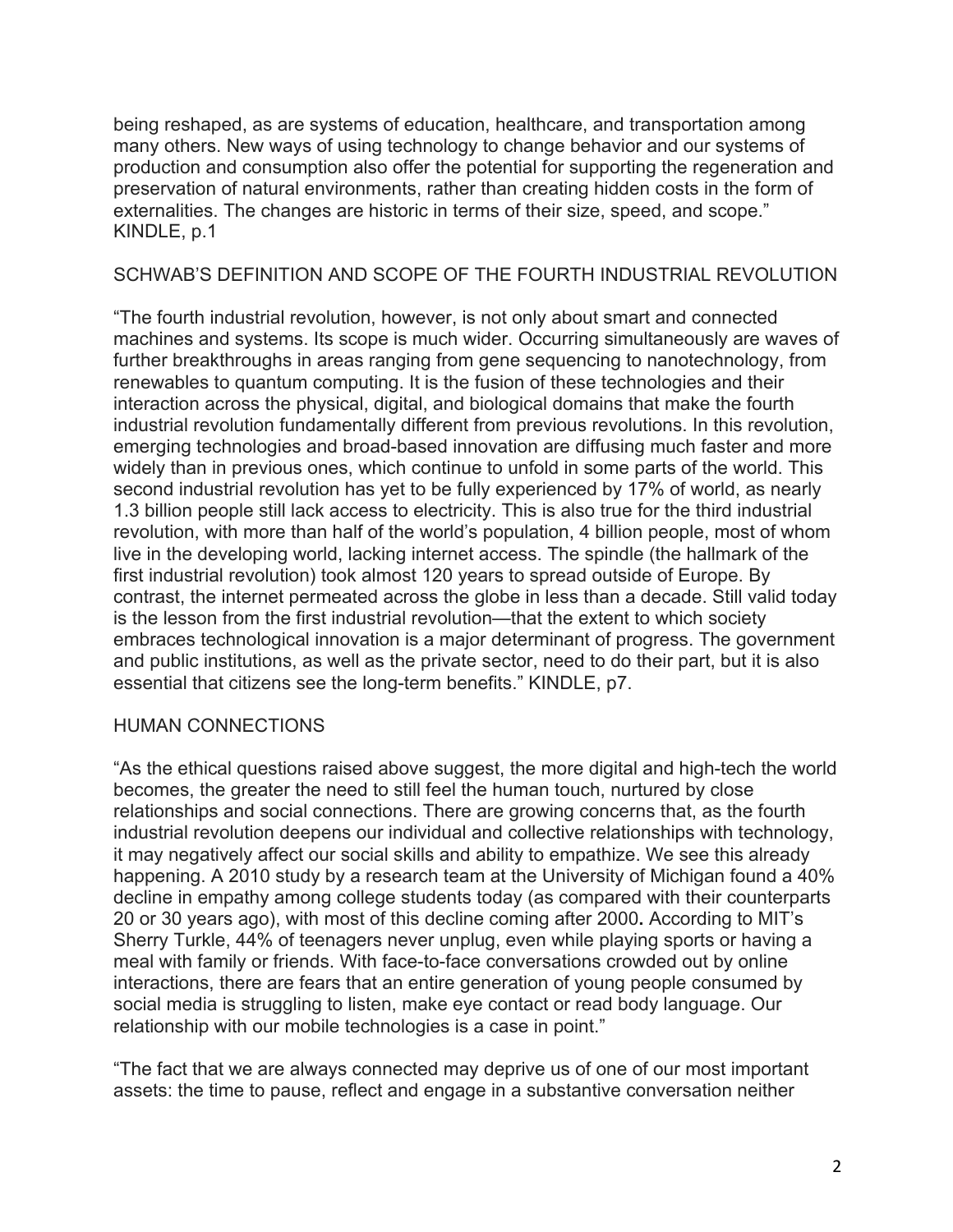aided by technology nor intermediated by social media. Turkle refers to studies showing that, when two people are talking, the mere presence of a phone on the table between them or in their peripheral vision changes both what they talk about and their degree of connectedness. This does not mean we give up our phones but rather that we use them 'with greater intention. Other experts express related concerns. Technology and culture writer Nicholas Carr states that the more time we spend immersed in digital waters, the shallower our cognitive capabilities become due to the fact that we cease exercising control over our attention: 'The Net is by design an interruption system, a machine geared for dividing attention. Frequent interruptions scatter our thoughts, weaken our memory, and make us tense and anxious.' "

"The more complex the train of thought we're involved in, the greater the impairment the distractions cause. Back in 1971, Herbert Simon, who won the Nobel Prize in Economics in 1978, warned that 'a wealth of information creates a poverty of attention.' This is much worse today, in particular for decision makers who tend to be overloaded with too much 'stuff'—overwhelmed and on overdrive, in a state of constant stress.' 'In an age of acceleration, nothing can be more exhilarating than going slow,' writes the travel essayist Pico Iyer. 'And in an age of distraction, nothing is so luxurious as paying attention. And in an age of constant movement, nothing is so urgent as sitting still.' Our brain, engaged by all the digital instruments that connect us on a 24-hour basis, risks becoming a perpetual-motion machine that puts us in an unremitting frenzy. It is not unusual for me to talk to leaders who say that they no longer have time to pause and reflect, let alone enjoy the 'luxury' of reading even a short article all the way through. Decision makers from all parts of global society seem to be in a state of ever-increasing exhaustion, so deluged by multiple competing demands that they turn from frustration to resignation and sometimes despair. In our new digital age, it is indeed difficult to step back, though not impossible."

"First, I feel that the required levels of leadership and understanding of the changes under way, across all sectors, are low when contrasted with the need to rethink our economic, social and political systems to respond to the fourth industrial revolution. As a result, both at the national and global levels, the requisite institutional framework to govern the diffusion of innovation and mitigate the disruption is inadequate at best and, at worst, absent altogether. Second, the world lacks a narrative that outlines the opportunities and challenges of the fourth industrial revolution, a narrative that is essential if we are to empower a diverse set of individuals and communities and avoid a popular backlash against the fundamental changes under way." KINDLE, pp. 101-102.

#### SOCIETY in THE FOURTH INDUSTRIAL REVOLUTION

"Society Scientific advancement, commercialization and the diffusion of innovation are social processes that unfold as people develop and exchange ideas, values, interests and social norms in a variety of contexts. This makes it hard to discern the full societal impact of new technological systems: there are many intertwined components that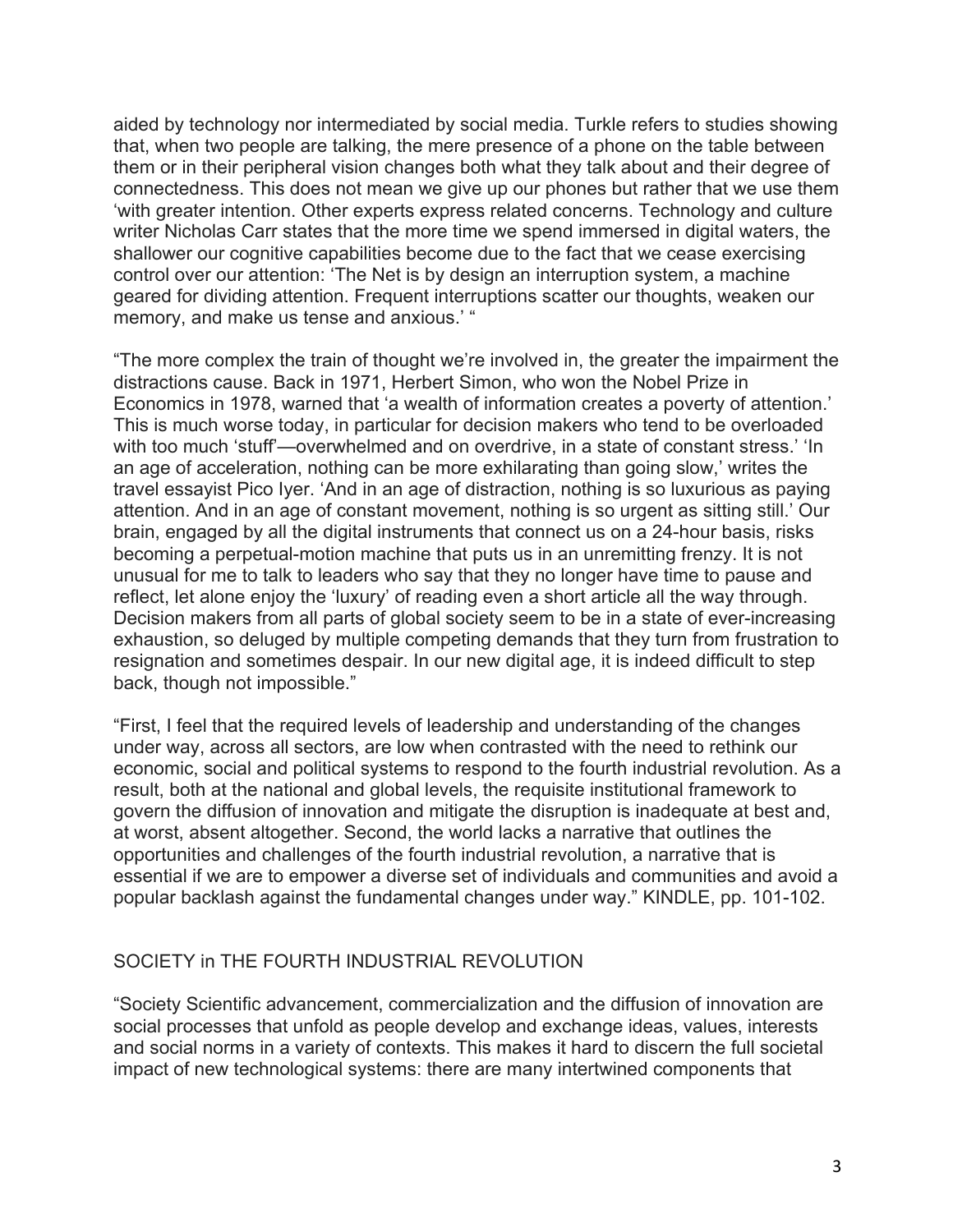comprise our societies and many innovations that are in some way coproduced by them."

"The big challenge for most societies will be how to absorb and accommodate the new modernity while still embracing the nourishing aspects of our traditional value systems. The fourth industrial revolution, which tests so many of our fundamental assumptions, may exacerbate the tensions that exist between deeply religious societies defending their fundamental values and those whose beliefs are shaped by a more secular worldview. The greatest danger to global cooperation and stability may come from radical groups fighting progress with extreme, ideologically motivated violence. As sociologist Manuel Castells, professor of communication technology and society at the Annenberg School of Communication and Journalism at the University of Southern California, has noted: 'In all moments of major technological change, people, companies, and institutions feel the depth of the change, but they are often overwhelmed by it, out of sheer ignorance of its effects.' Being overwhelmed due to ignorance is precisely what we should avoid, particularly when it comes to how the many diverse communities that comprise modern society form, develop and relate to one another." KINDLE, pp. 90-91

## **CLASS**

"Today, the world is very unequal indeed. According to Credit Suisse's Global Wealth Report 2015, half of all assets around the world are now controlled by the richest 1% of the global population, while 'the lower half of the global population collectively own less than 1% of global wealth.' The Organisation for Economic Co-operation and Development (OECD) reports that the average income of the richest 10% of the population in OECD countries is approximately nine times that of the poorest 10%. Further, inequality within most countries is rising, even in those that have experienced income groups and dramatic drops in the number of people living in poverty. China's Gini index, for example, rose from approximately 30 in the 1980s to over 45 by 2010. Rising inequality is more than an economic phenomenon of some concern—it is a major challenge for societies."

"In their book THE SPIRIT LEVEL: WHY GREATER EQUALITY MAKES SOCIETIES STRONGER, British epidemiologists Richard Wilkinson and Kate Pickett put forward data indicating that unequal societies tend to be more violent, have higher numbers of people in prison, experience greater levels of mental illness and obesity, and have lower life expectancies and lower levels of trust. The corollary, they found, is that, after controlling for average incomes, more-equal societies have higher levels of child wellbeing, lower levels of stress and drug use, and lower infant mortality. Other researchers have found that higher levels of inequality increase segregation and reduce educational outcomes for children and young adults."

"Today, a middle-class job no longer guarantees a middle-class lifestyle, and over the past 20 years, the four traditional attributes of middle-class status (education, health,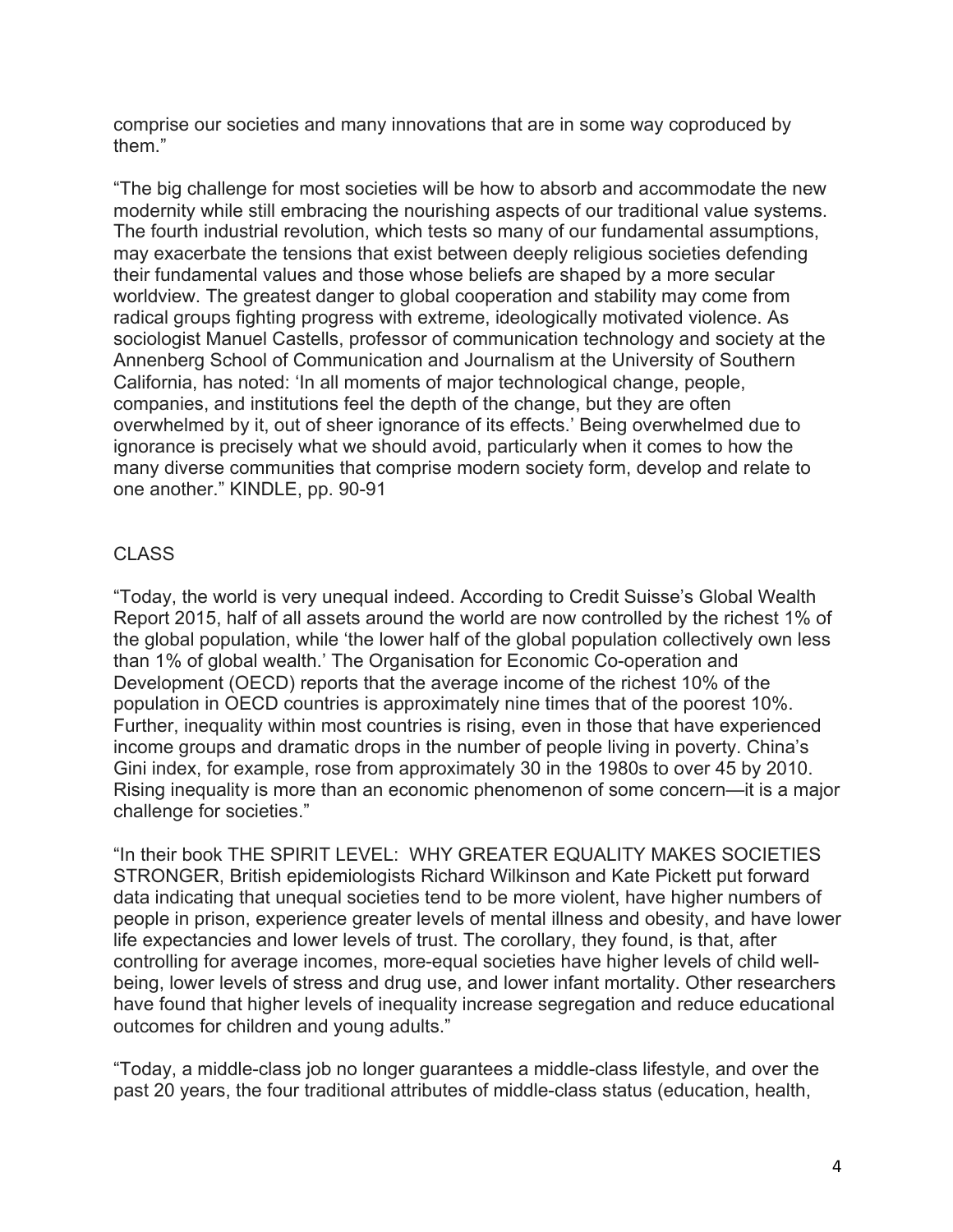pensions and house ownership) have performed worse than inflation. In the US and the UK, education is now priced as a luxury. A winner-takes-all market economy, to which the middle-class has increasingly limited access, may percolate into democratic malaise and dereliction, which compound social challenges." KINDLE, pp. 91-84

### **COMMUNITY**

"From a broad societal standpoint, one of the greatest (and most observable) effects of digitization is the emergence of the 'me-centered' society—a process of individuation and emergence of new forms of belonging and community. Contrary to the past, the notion of belonging to a community today is more defined by personal projects and individual values and interests rather than by space (the local community), work and family. New forms of digital media, which form a core component of the fourth industrial revolution, are increasingly driving our individual and collective framing of society and community. As the Forum explores in its *Digital Media and Society Report*, digital media is connecting people one-to-one and one-to-many in entirely new ways, enabling users to maintain friendships across time and distance, creating new interest groups and enabling those who are socially or physically isolated to connect with like-minded people. The high availability, low costs and geographically neutral aspects of digital media also enable greater interaction across social, economic, cultural, political, religious, and ideological boundaries."

"Unfortunately, while the fourth industrial revolution empowers citizens, it can also be used to act against their interests. The Forum's *Global Risks Report* 2016 describes the phenomenon of the '(dis)empowered citizen,' whereby individuals and communities are simultaneously empowered and excluded by the use of emerging technologies by governments, companies and interest groups."

"The democratic power of digital media means it can also be used by non-state actors, particularly communities with harmful intentions to spread propaganda and to mobilize followers in favor of extremist causes, as has been seen recently with the rise of Da'esh and other social-media-savvy terrorist organizations. There is the danger that the dynamics of sharing that typifies social media use can skew decision making and pose risks to civil society. Counterintuitively, the fact that there is so much media available through digital channels can mean that an individual's news sources become narrowed and polarized into what MIT clinical psychologist Sherry Turkle, a professor of the social studies of science and technology, calls a 'spiral of silence.' This matters because what we read, share and see in the context of social media shapes our political and civic decisions." KINDLE, pp. 94-95.

#### THE INDIVIDUAL

"The fourth industrial revolution is not only changing what we do but also who we are. The impact it will have on us as individuals is manifold, affecting our identity and its many related facets—our sense of privacy, our notions of ownership, our consumption patterns, the time we devote to work and leisure, how we develop our careers, and